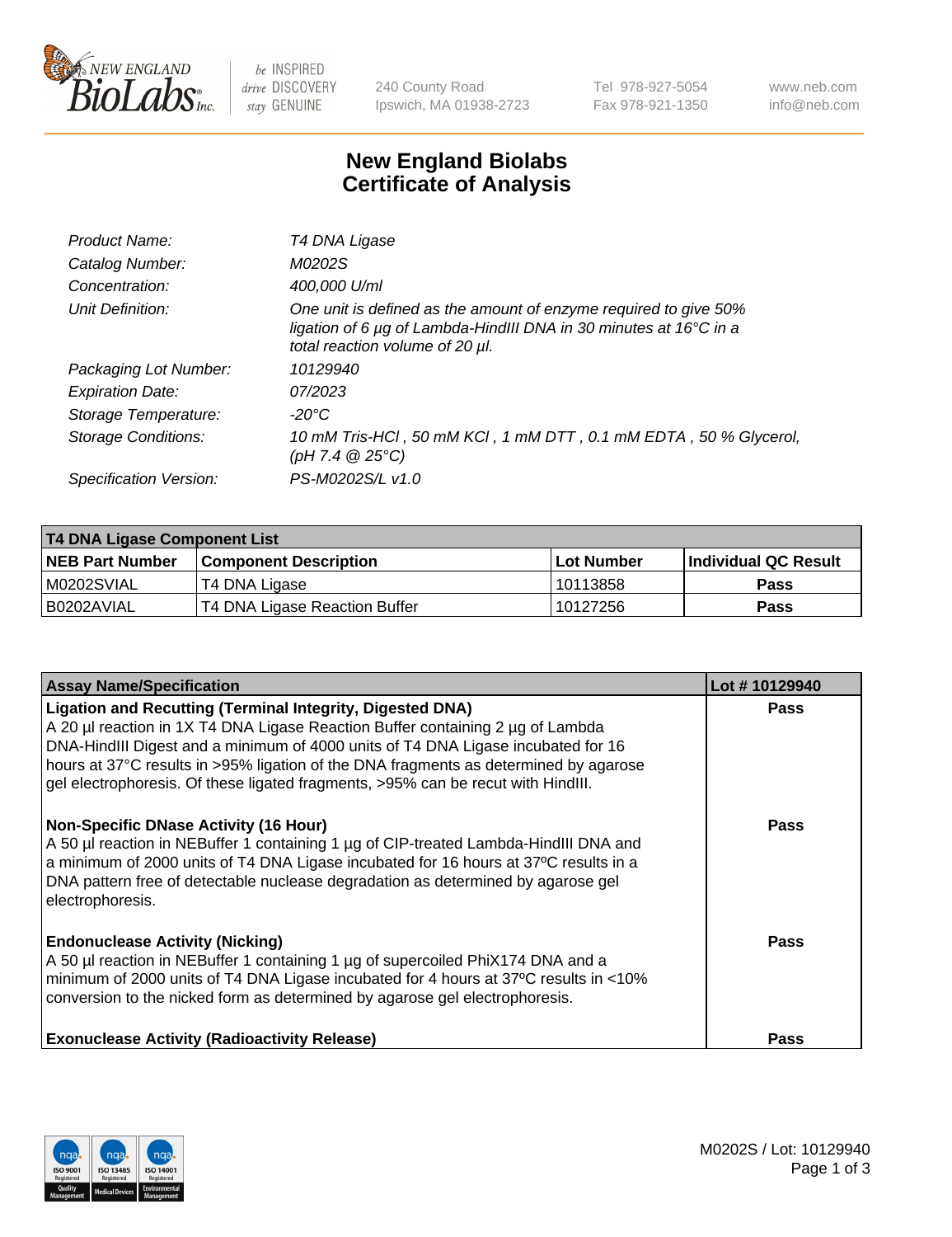

be INSPIRED drive DISCOVERY stay GENUINE

240 County Road Ipswich, MA 01938-2723 Tel 978-927-5054 Fax 978-921-1350

www.neb.com info@neb.com

| <b>Assay Name/Specification</b>                                                                                                                                                                                                                                                                                                                                                                         | Lot #10129940 |
|---------------------------------------------------------------------------------------------------------------------------------------------------------------------------------------------------------------------------------------------------------------------------------------------------------------------------------------------------------------------------------------------------------|---------------|
| A 50 µl reaction in NEBuffer 1 containing 1 µg of a mixture of single and<br>double-stranded [3H] E. coli DNA and a minimum of 2000 units of T4 DNA Ligase<br>incubated for 4 hours at 37°C releases <0.1% of the total radioactivity.                                                                                                                                                                  |               |
| <b>DNase Activity (Labeled Oligo, 5' extension)</b><br>A 50 µl reaction in CutSmart® Buffer containing a 20 nM solution of a fluorescent<br>labeled double-stranded oligonucleotide containing a 5' extension and a minimum of<br>10,000 units of T4 DNA Ligase incubated for 16 hours at 37°C yields <5% degradation<br>as determined by capillary electrophoresis.                                    | <b>Pass</b>   |
| Double Stranded DNase Activity (Labeled Oligo)<br>A 50 µl reaction in CutSmart® Buffer containing a 20 nM solution of a fluorescent<br>labeled double-stranded oligonucleotide containing a blunt end and a minimum of<br>10,000 units of T4 DNA Ligase incubated for 16 hours at 37°C yields <5% degradation<br>as determined by capillary electrophoresis.                                            | Pass          |
| <b>DNase Activity (Labeled Oligo, 3' extension)</b><br>A 50 µl reaction in CutSmart® Buffer containing a 20 nM solution of a fluorescent<br>labeled double-stranded oligonucleotide containing a 3' extension and a minimum of<br>10,000 units of T4 DNA Ligase incubated for 16 hours at 37°C yields <5% degradation<br>as determined by capillary electrophoresis.                                    | <b>Pass</b>   |
| <b>Protein Concentration (A280)</b><br>The concentration of T4 DNA Ligase is 0.4 mg/ml +/- 10% as determined by UV<br>absorption at 280 nm. Protein concentration is determined by the Pace method using<br>the extinction coefficient of 57,675 and molecular weight of 55,292 daltons for T4<br>DNA Ligase (Pace, C.N. et al. (1995) Protein Sci., 4, 2411-2423).                                     | <b>Pass</b>   |
| <b>Protein Purity Assay (SDS-PAGE)</b><br>T4 DNA Ligase is ≥ 95% pure as determined by SDS-PAGE analysis using Coomassie Blue<br>detection.                                                                                                                                                                                                                                                             | <b>Pass</b>   |
| <b>Single Stranded DNase Activity (FAM-Labeled Oligo)</b><br>A 50 µl reaction in CutSmart® Buffer containing a 20 nM solution of a fluorescent<br>internal labeled oligonucleotide and a minimum of 10,000 units of T4 DNA Ligase<br>incubated for 16 hours at 37°C yields <5% degradation as determined by capillary<br>electrophoresis.                                                               | <b>Pass</b>   |
| <b>qPCR DNA Contamination (E. coli Genomic)</b><br>A minimum of 2000 units of T4 DNA Ligase is screened for the presence of E. coli<br>genomic DNA using SYBR® Green qPCR with primers specific for the E. coli 16S rRNA<br>locus. Results are quantified using a standard curve generated from purified E. coli<br>genomic DNA. The measured level of E. coli genomic DNA contamination is ≤ 1 E. coli | <b>Pass</b>   |